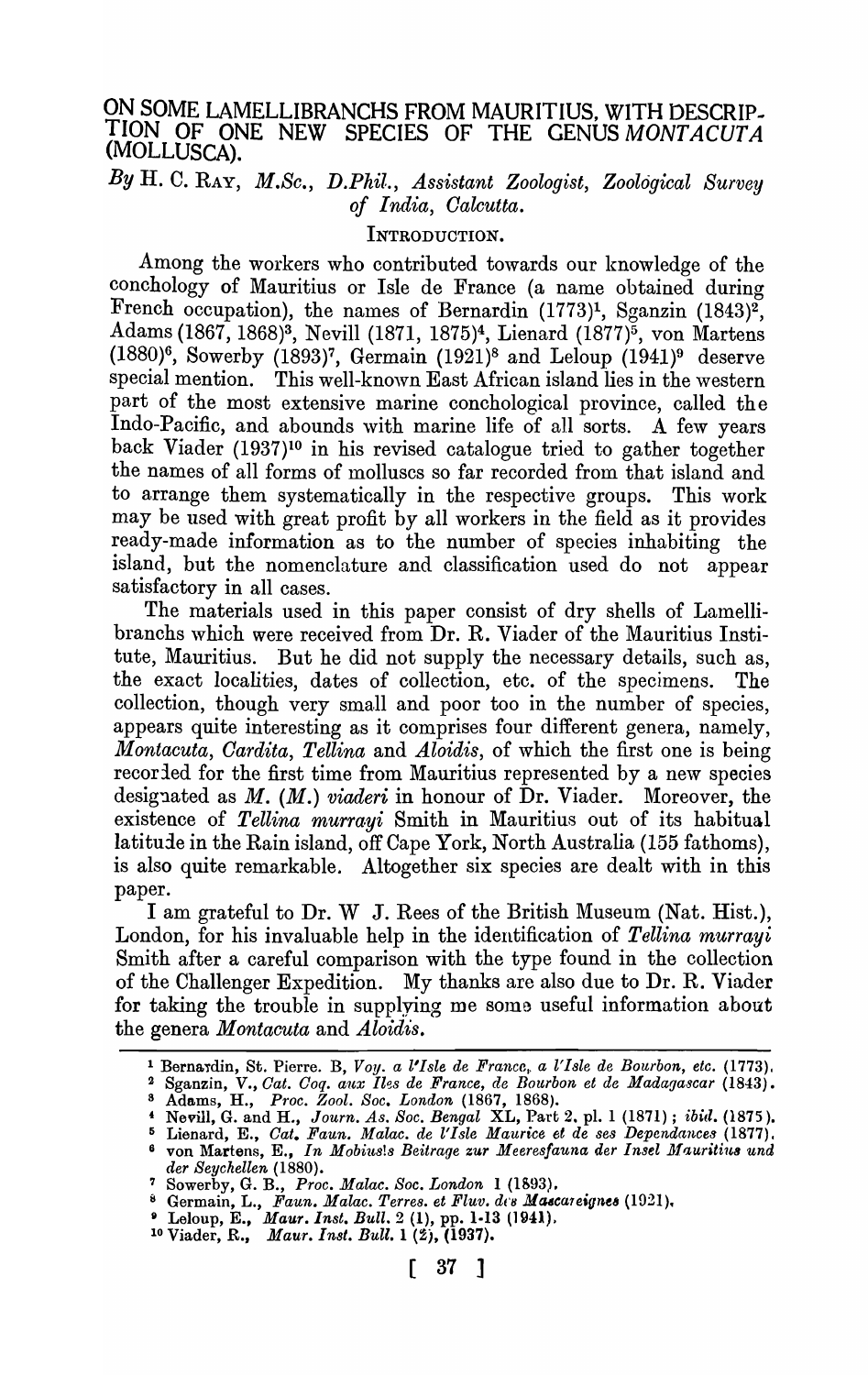## SYSTEMATIC ACCOUNT.

## Family MONTACUTIDAE.

#### Genus Montacuta Turton, 1822.

Sub-genus Montacuta s.s.

# Montacuta viaderi, sp. nov.

Three small separate valves are found in the collection which appear to differ so markedly in shape and character from those of the existing species of *Montacuta* that I feel justified to describe them as a new species under the name of  $M.$  *viaderi*. The specimens marked  $a, b, c$ , vary amongst themselves in size and measure 13 mm. in length and  $\hat{\mathbf{v}}_{\hat{\mathbf{\tau}}}$  mm. in height, 11 mm. in length and  $\mathcal{S}_{\mathbf{\tau}}$  mm. in height, and  $\mathcal{G}_{\mathbf{\tau}}$ m. in length and  $\bar{7}$  mm. in height respectively. The new species is described as follows :-

Shell small, thick, somewhat triangularly ovate, slightly compressed behind the middle as in  $M$ . *pclseneeri* Prashad, longer than high, surface covered with thin greyish epidermis but that is scraped off on the upper part (more in  $a$  and  $b$ ), more or less roughly and regularly concentrically striated throughout; posterior side rather short with the dorsal margin convex and very sloping and showing slight concavity near the umbones (more marked in  $a$  and  $b$ ); anterior side a little longer and narrower



TEXT-FIG. 1.—Valves of Montacuta (Montacuta) viaderi, sp. nov., from Mauritius,  $X$  5.

with the dorsal margin gradually sloping but showing more concavity in  $c$  than in  $a$  and  $b$ , and finally obliquely rounded at the end; umbones subrentral, bluntly acute, slightly elevated above and curved forwards instead of backwards; ventral margin contracted in the middle (more so in  $a$  and  $b$ ), the concavity gradually being reduced with growth (see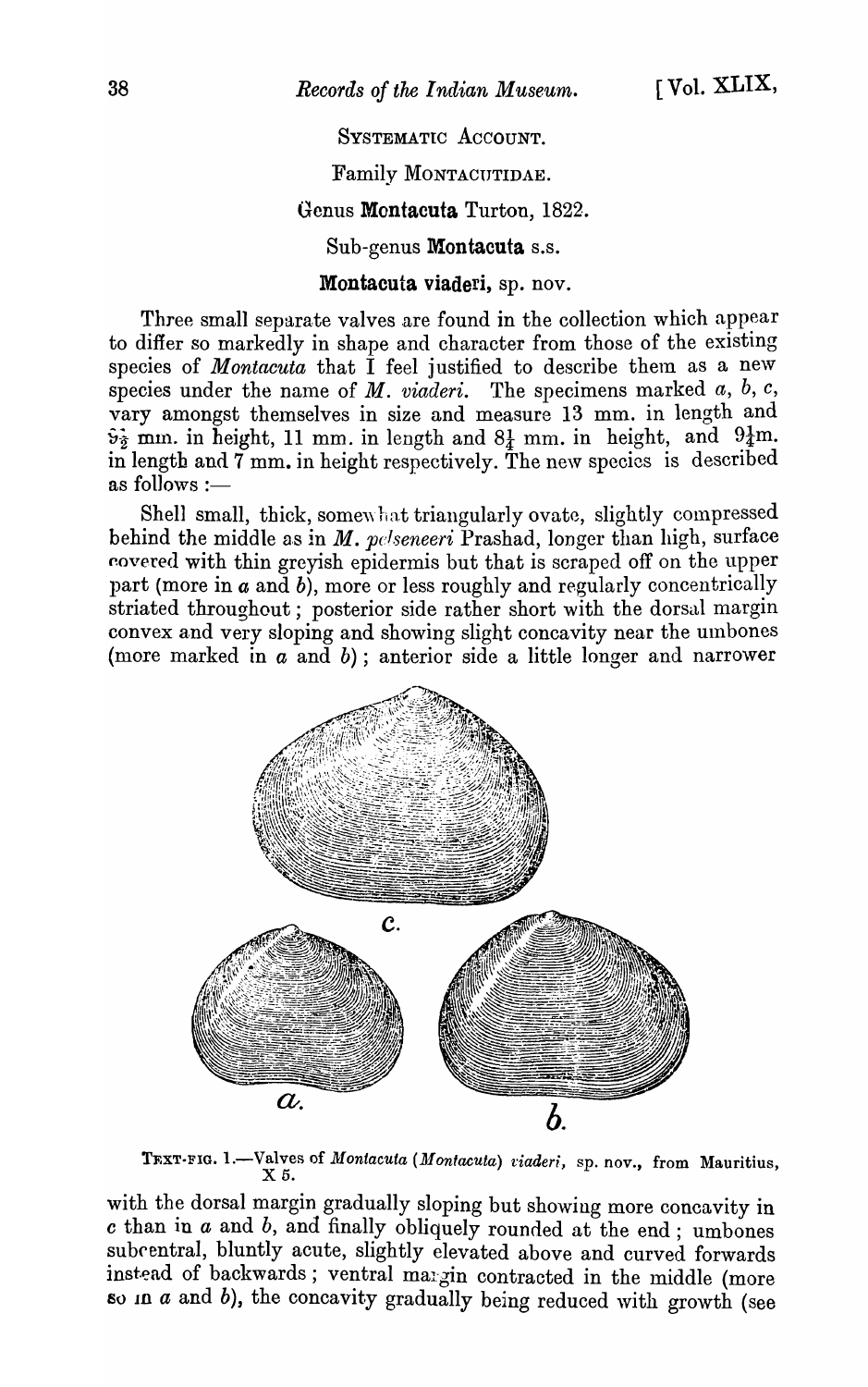in c), the margin on either side of it gradually raised upwards slightly narrowing anteriorly but the posterior dorsal margin being more sloping and convex and aided by the general concavity below gives the shell a somewhat blunt beak-shaped appearance which is more marlied in a and b than in c; interior of the valve white and glossy in  $a$  and b, but dull in  $c$ .

*Type-locality.-Mauritius,* East Africa.

*Holotype.*—Reg. N<sub>1</sub>. M. 16085/2 Zoological Survey of India.

 $Paratype. -Reg.$  No. M. 16036/2 Zoological Survey of India.

Remarks.-The new species *Montacuta (M.) viaderi* appears very closely allied to *M. pelseneeri* Prashad<sup>1</sup> from the Bay of Badjo, west coast of Flores (155 fathoms), bub differs from it in essential details. To be more sure about the occurrence of the genus *Montacuta* in Mauritius, I wrote a letter to Dr. Viader requesting him to let me know if the genus *Montacuta* is at all represented by any species there and he kindly favoured me with the following reply:

" I have not yet met with any *Montacuta* nor has any been recorded fro n Mauritius yet as far as I know." *(Letter of 8th September, 1950.)* 

So, the species *viaderi* undoubtedly marks the first record of the genus *Montacuta* in Mauritian waters.

Family CARDITIDAE.

# Genug Cardita Bruguiera, 1792.

Subgenus Cardita s. s.

Cardita calyculaeformis Deshayes, 1863.

*1863. Oardita caliculaeJormis,* Deshaye;;, *Oat. Moll. Reunion,* p. 21 (no. 55), pl. iii, figs. 10, 11.

1880. *Cardita (Mytilicardia) calyculaeformis,* von Martens, in *Mobius's Beitrage* zur Meeresfauna der Insel Mauritius und der Seychellen, p. 321.

*1922. Oardita calyculacformis,* Lamy, *Journ. de Conchyliol.* LXVI, p. 231 *(foot-note) .* 

Deshayes's original name *caliculaeformis* for the species appears to have been slightly emended by von Martens as *calyculaeformis*, though he wrongly relegates it to the family Astartidae. Tryon<sup>2</sup> not only perpetuates the same error, but commits more blunder in quoting an entirely wrong name "corbiculaeformis" for the species. Moreover, he creates a great confusion about its systematic position while putting it wrongly under the genus *Actinobolus* Klein.

The most remarkable feature which may readily distinguish this species from any other in the group is its ovato-oblong, sub-quadrilateral and arcuated shell ornamented on the surface with more or less regular, conspicuous, strong, granulated radial ribs-the postero-me lian

<sup>&</sup>lt;sup>t</sup> Prashad, B., *Monogr. Siboga-Exped. Pelecypoda LIIIC*, p. 172, p., v, fig. 28 (1932).

<sup>&</sup>lt;sup>2</sup> Tryon, G. W., Proc. Acad. Nat. Sci. Philadelphia, p. 253 (1872).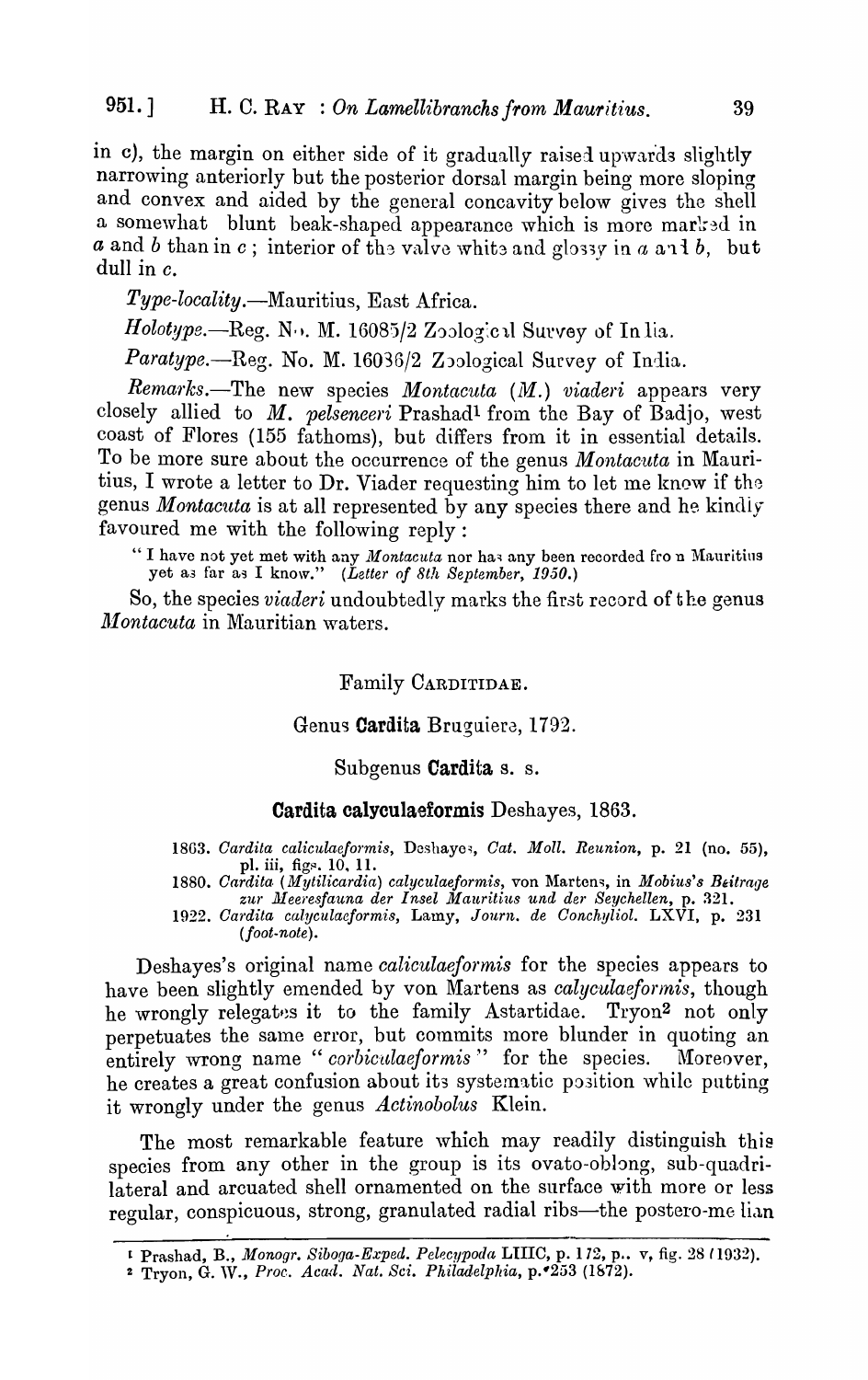ones of which are larger. Moreover, the anterior side is short and truncated, while the posterior side is large and broad. The umbones are acute and obliquely arcuate. These interesting features are more or less apparent in the five young shells before me. The surface of the shell is white and sparsely spotted with dark-brown-the spots sometimes appearing much darker and prominent in the youngest shells and quite visible even from the inner side. The entire ventral margin along the inner side is stained with dark-brown and the stain may even extend upwards along the dorsal margin. The outer side of the dorsal margin appears straight for some distance and then forming a slight angulation posteriorly gradually slopes donwards and becomes obliquely truncated<br>helow This may possibly be due to the shells being too young. The below. This may possibly be due to the shells being too young. largest shell in the collection measures 5 mm. in length, 4 mm. in height and 3.5 mm. in diameter, while the smallest one is  $3.5$  mm.  $\times 2.5$  mm.

Distribution.-Cardita (C.) calyculaeformis Deshayes was originally described from Reunion (or the isle of Bourbon in East Africa). though no mention is made of this species by Viader in his comprehensive Catalogue of the Mauritius shells, von Martens appears to have put it on record in his paper already referred to.

#### Cardjta nodulosa Lamarck, 1819.

*1819. Cardita nodulosa,* Lamarck, *Hist. Nat. Anim. sans Verteb.* VI, p. 25.

*18-13. Cardifa rufescens,* Reeve, *Conch. Icon.* 1, pl. iv, figs. *19a, 19b.* 

1880. Cardita (Mytilicardia) rufescens, von Martens, *in Mobius's Beitrage zur M eeresfauna der I nsel M auritiu8 und der Seychellen,* p. 321.

*1916. Cardita nodulosa,* Hedley, *Jo'ltrn. Roy. Soc. JVestern Australia* I, p. 12.

*1922. Gardita nodulosa,* Lamy, *Jo'Urn. de Oonchyliol.* LXVI, pp. 236~239.

*1937. Cardita rujescens,* Viader, *Maur. Inst. Bull.* 1(2), p. 64.

The application of Lamarck's name *"ruJescens"* to the species appears more appropriate in view of the red colour of its shell and this may possibly be the reason why Reeve called it " Red Cardita " But since it is antedated by Lamarck's name "*nodulosa*" many authors have preferred the use of the latter. The inclusion of the species into the family Astartidae by von Martens is rather erroneous. Lamy who has discussed its nomenclature and synonymy considers Valenciennes's *modulosa*  (1846) and Clessin's *rub ida* (1888) as its synonyms. Reeve's *nodulosa*  figured in pl. ix, no. 44 of *Conch. Icon.* is not the same as Lamarck's *nodulosa (=ruJescens).* The original description of *G. nodulosa* was based on two right valves found in the collection of the Paris Museum which were obtained by Peron and Lesueur, in 1801, from New Holland.

The species is characterized by its elongately-oval, red-coloured shell which is nicely adorned on the surface with conspicuous ribs bearing imbricating scales. The shells before me appear quite young and agree somewhat closely with Reeve's figures regarding colouration and ribbing, though the scales do not appear so prominent and regular in all cases. The dorsal margin is slightly angular posteriorly as in  $\ddot{C}$ . *calyculaeformis*, but this angulation may be lost in the adult. The largest shell in the lot measures 5 mm. in length, 3.5 mm. in height and 3 mm. in diameter.

*Dist'ribution.-Cardita (0.) nodulosa* Lamarck is a wide-spread species in the Indo-Pacific.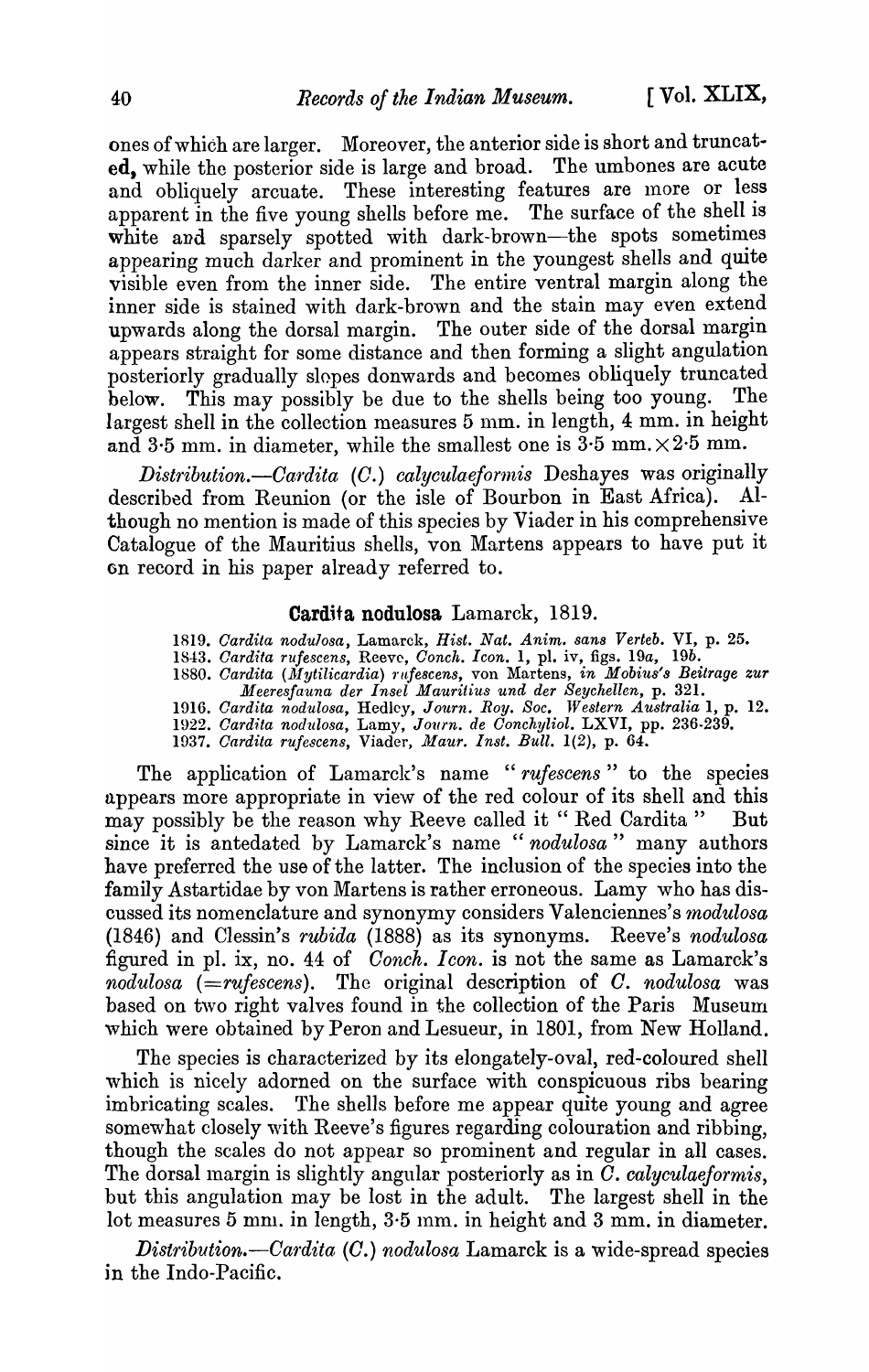#### Family TELLINIDAE.

#### Genus Tellina Linnaeus, 1758.

## Tellina murrayi Smith, 1885.

*1885. Tellina murrayi,* Smith, *Zool. Chall. Exped. Lamellibranchia,* XIII, pp. 98. 99, pl. iii, figs. *8-8b. (Type:* British Museum (Nat. Hist.), London).

This very rare and interesting species is represented in the collection by only three separate valves. Since our entire collection of the family Tellinidae is very badly damaged by the Varuna flood of 1943 at Banaras and, as such, no authenticated specimens were available here for comparison I thought it better to send the specimens in question to Dr. W J. Rees of the British Museum (Nat. Hist.), London, for opinion. The latter has been good enough to take the trouble of comparing them with the type and giving me the following information:  $\ddot{r}$  Tellina murrayi Smith compared with the type in Challenger Coll. and seems to be identical as regards structures, hinge, etc. ; but your specimens are somewhat larger and in better condition."

Regarding shape colouration and sculpture the specimens in the collection seem to correspond to Smith's description and figures. The crenulation on the surface of the shell, so characteristic of the species, is produced by fine, somewhat distant, more or less regular, concentric lirae and the more numerous and closely packed radial ones—the latter arising from the small but acute and prominent umbones. The concentric lirae appear to form slight but distinct angulations at the place where they meet the conspicuous radial ridge near the narrowed and somewhat rostrate posterior end. The largest valve is 10 mm. in length and 6 mm. in height, while the smallest one is 8 mm. in length and  $4\frac{3}{4}$  mm. in height. The latter appears to be more or less equal in size to the holotype of *T* murrayi measuring 8 mm.  $\times$  4 $\frac{1}{2}$  mm.

*Distribution.-Tellina murrayi* Smith was originally recorded from the Rain Island, off Cape York, North Australia (155 fathoms), Coral sand. Since then it has not been known to occur anywhere else. Its existence in Mauritius is, therefore, of great interest.

#### Angulus (Exotica) rhomboides (Quoy & Gaimard, 1833-35).

- *1833·35. Tellina rhomboides,* Quoy & Gai mard, *Voy. Astrolabe, Zool. III)*  p. 502, pl. lxxxi, figs. 4-7.
- *1867. Tellina rltomboides,* Reeve, *Conch. Icon.* XVII, pl. xxii, figs. 114a, *114b.*
- *1932. Tellina (Angulus) rhomboides,* Prashad, *Monogr. Biboga Expd. Pele· cypoda,* LIllO, pp. 192, 193.
- *1935. Angulus (Exotica) rhomboide8,* Thiele, *Handb. der Byst. lVeiclttierk. II,*  p. 919.
- *1937. Tellina rhomboides,* Viader, *Maur. [n8t.* Bull. 1(2), p. 65.

Prashad while discussing the nomenclature of the species *rhomboides*  interpreted Megerle's *Angulus* (1811) as a sub-genus of *Tellina.* But later on Thiele gave *Angulus* a distinct generic rank (a view followed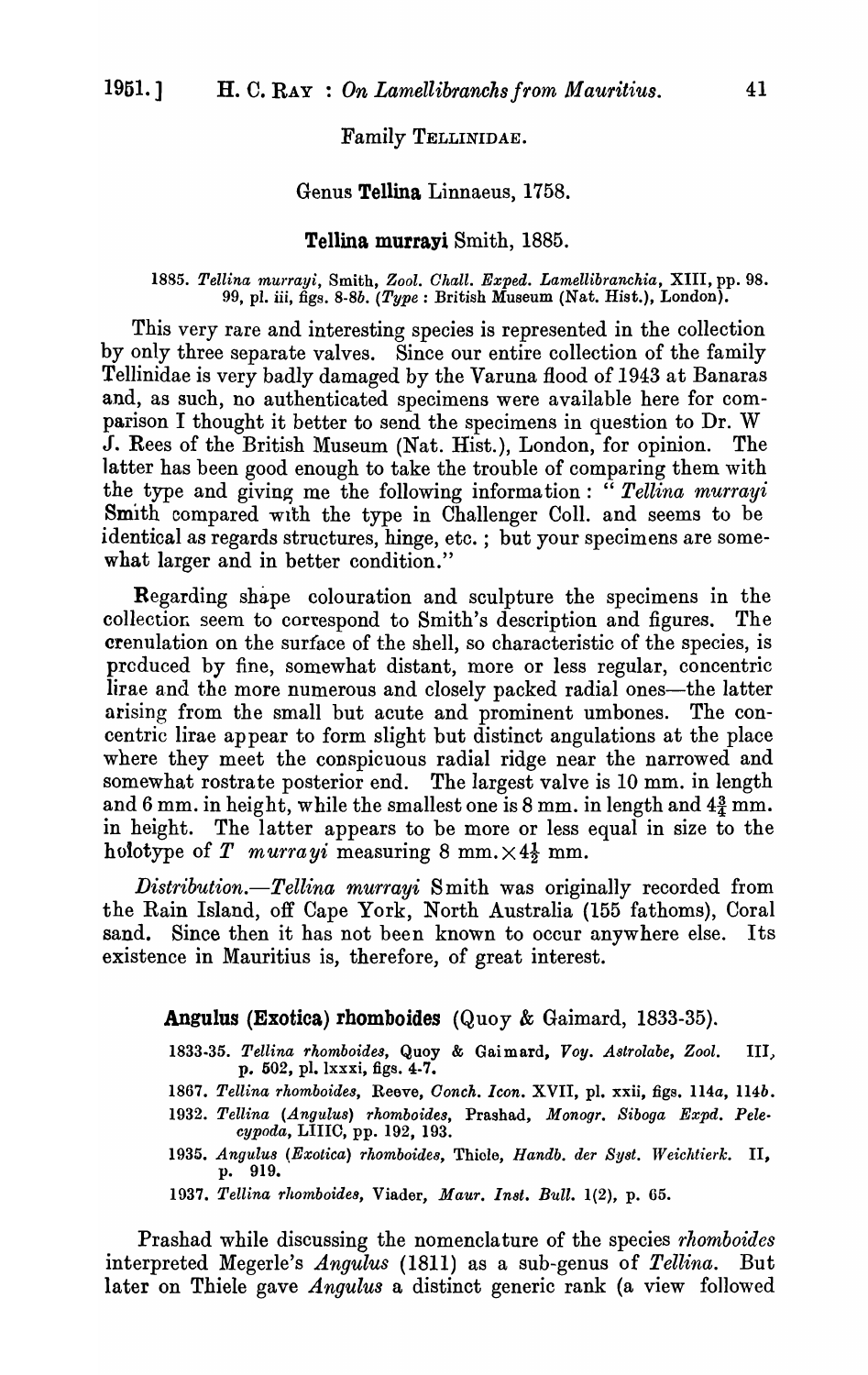by Adam et Leloupl also) and treated Jousseaume's *Exotica* (1918), which Prashad considered as "superfluous", as one of the sections of the subgenus *Fabulina* Gray (1851). Prashad seems to have rightly supported Dunker<sup>2</sup> and Smith in considering Deshayes's *clathrata* (1835) as a synonym rather than a substitute for *rhomboides* as suggested by Iredale<sup>3</sup>, and Viader has also upheld the same conclusion. Hirase<sup>4</sup>, no doubt, records with some hesitation this species from Japan, but unfortunately he relegates it to the genus *Macoma* Leach (1819). Smith has discussed the diagnostic features of the species.

The species *rhomboides* is greatly variable in form and character of the shell and is commonly called the "Rhomboidal Tellina" There are three complete shells and two separate valves in the collection which agree with the description of the type, save that the radial pinkish rays on the surface of the oblong and obliquely wedge-shaped shell are faintly visible in some or wanting in others. The largest shell in the lot is 13 mm. in length,  $7.5$  mm. in height and  $3.5$  mm. in diameter, while the smallest one is 11 mm.  $\times$  6 mm.  $\times$  3 mm.

*Distribution.*—While dealing with *Angulus (E.) rhomboides* (Q. & G.) Smith (1885, p. 104) remarked: "The distribution of this pretty shell is as extended as its colour is variable." Its wide range extends into the Persian Gulf, Red Sea, Gulf of Suez, Mauritius, Madagascar, Zanzibar, Mozambique, Natal, l\linikoi, Ceylon, Nicohars, Malay Archipelago, Cocos-Keeling Is., Timor, Macassar, Sailus Ketjil in Paternoster Islands, Sulu and Banda Anchorage, New Caledonia, Cape York in North Australia, Levuka in Fiji Islands, Philippines and Japan.

#### Family ALOIDIDAE.

## Genus Aloidis Megerle von Muhlfeldt, 1811.

### Subgenus Aloidis S.s.

# Aloidi3 modesta (Hinds, 1843).

- *1843. Oorbula modesta,* Hinas, *P1'oc. Zool. Soc. London,* p. 57.
- 1893. Corbula modesta, Melvill and Abercrombie, *Mem. and Proc. Manchest*. *Lit. and Phil. Soc.* (4) VII, p. 49.
- *1930. Oorbltla modesta,* Oostingh, *Misc. Zool. Sumatrana,* XLIX, p. 11.
- 1932. Aloidis modesta, Prashad, *Monogr. Siboga Expd. Pelecypoda*, LIIIC, pp. 308, 309.

1941. Aloidis modesta, Gravely, *Bull. Mad. Govt. Mus. N. S. V(1)*, pp. 64, 102.

Hinds's *Corbula modesta* was based on specimens from the straits of Macassar and island of Ticao found in the collection of Sir Edward Belcher and Hugh Cuming. But the true systematic position of the species has been in a state of great confusion owing to its inclusion into

<sup>&</sup>lt;sup>1</sup> Adam, W. & Leloup, E., Mem. Mus. Roy. Hist. Nat. Belg. Hors Ser., II, Face, 20, p. 97 (1939).

<sup>&</sup>lt;sup>2</sup> Dunker, W., *Ind. Moll. Mar. Japan*, p. 191 (1882).

 $3$  Iredale, T., Mem. Queens. Mus. IX. p. 266 (1929).

I Hirase, S., *A Coll. of Jap. Shells*, p.  $25$ , pl.  $x\vert y$ , fig, 7 (1934).